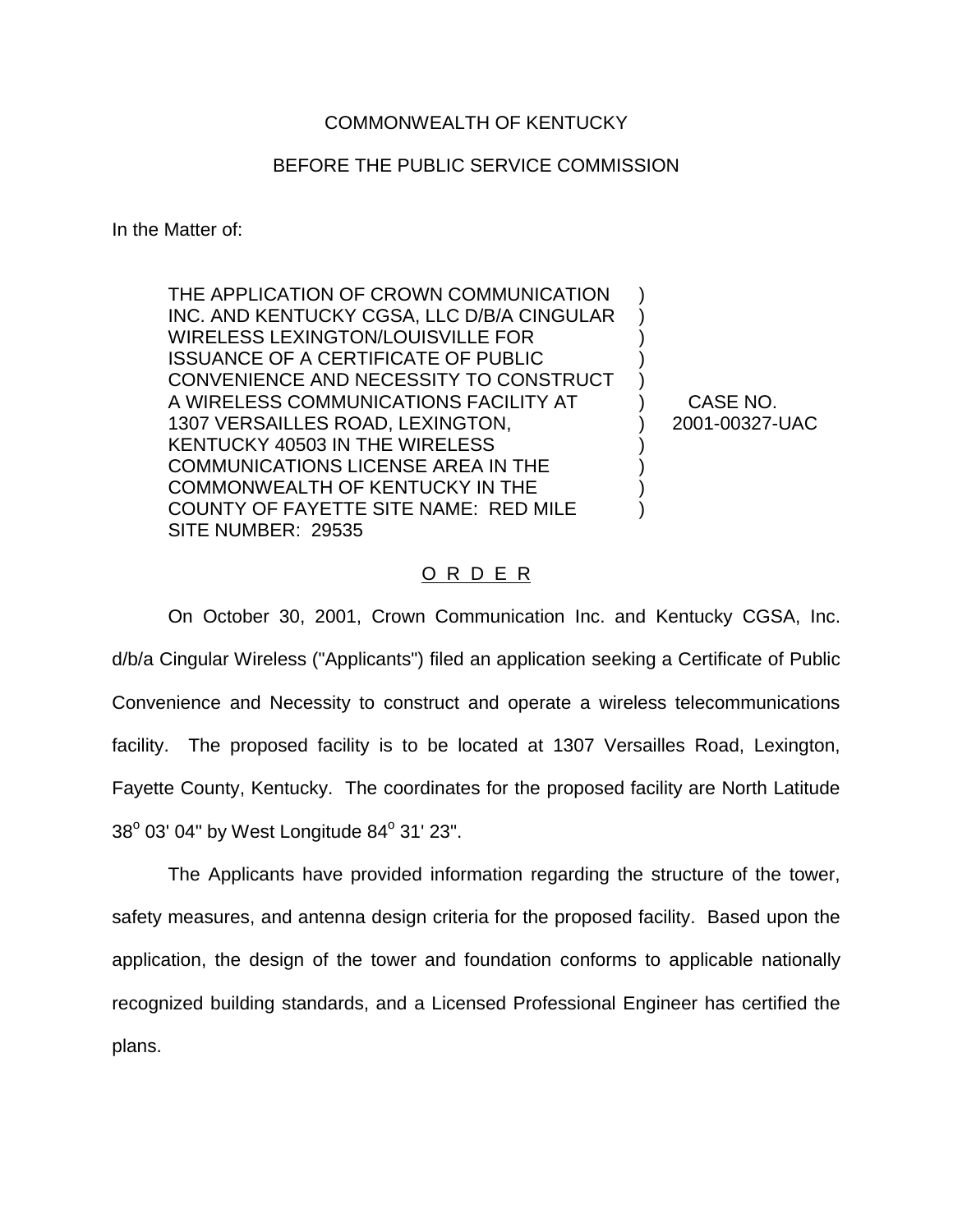Pursuant to KRS 100.987, the Applicants have submitted the uniform application to the local planning unit. On November 14, 2001, the Lexington-Fayette Urban County Government ( LFUCG ) requested intervention. On February 1, 2002 an Order granting intervention was sent to the LFUCG that requested it respond within 10 days if it would appear at a subsequent informal conference and hearing. To date, the LFUCG has filed no comments.

The Applicants have filed applications with the Federal Aviation Administration ("FAA") and the Kentucky Airport Zoning Commission ("KAZC") seeking approval for the construction and operation of the proposed facility. Both decisions are pending. The Applicants have filed evidence of the appropriate notices provided pursuant to 807 KAR 5:063. The notices solicited any comments and informed the recipients of their right to request intervention. To date, no public comments have been filed with the Commission.

Pursuant to KRS 278.280, the Commission is required to determine proper practices to be observed when it finds, upon complaint or on its own motion, that the facilities of any utility subject to its jurisdiction are unreasonable, unsafe, improper, or insufficient. To assist the Commission in its efforts to comply with this mandate, the Applicants should notify the Commission if they do not use this antenna tower to provide service in the manner set out in their application and this Order. Upon receipt of such notice, the Commission may, on its own motion, institute proceedings to consider the proper practices, including removal of the unused antenna tower, which should be observed by the Applicants.

-2-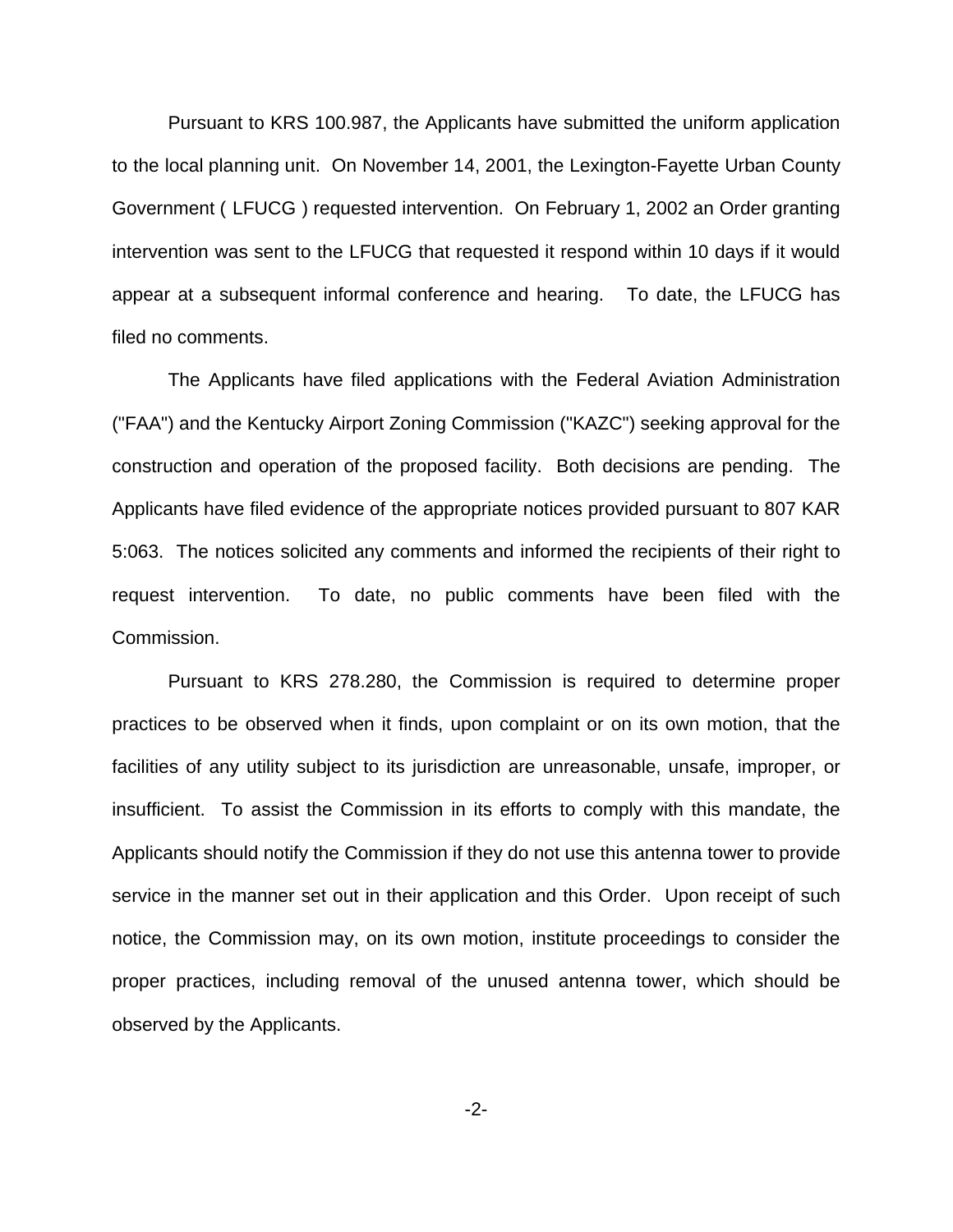The Commission, having considered the evidence of record and being otherwise sufficiently advised, finds that the Applicants have demonstrated that a facility is necessary to provide adequate utility service and therefore a Certificate of Public Convenience and Necessity to construct the proposed facility should be granted.

IT IS THEREFORE ORDERED that:

1. The Applicants are granted a Certificate of Public Convenience and Necessity to construct a wireless telecommunications facility. The proposed facility is to be located at 1307 Versailles Road, Lexington, Fayette County, Kentucky. The coordinates for the proposed facility are North Latitude  $38^{\circ}$  03' 04" by West Longitude  $84^{\circ}$  31' 23".

2. The Applicants shall file a copy of the final decisions regarding the pending FAA and KAZC applications for the proposed construction within 10 days of receiving the decisions.

3. The Applicants shall immediately notify the Commission in writing, if, after the antenna tower is built and utility service is commenced, the tower is not used for a period of 3 months in the manner authorized by this Order.

-3-